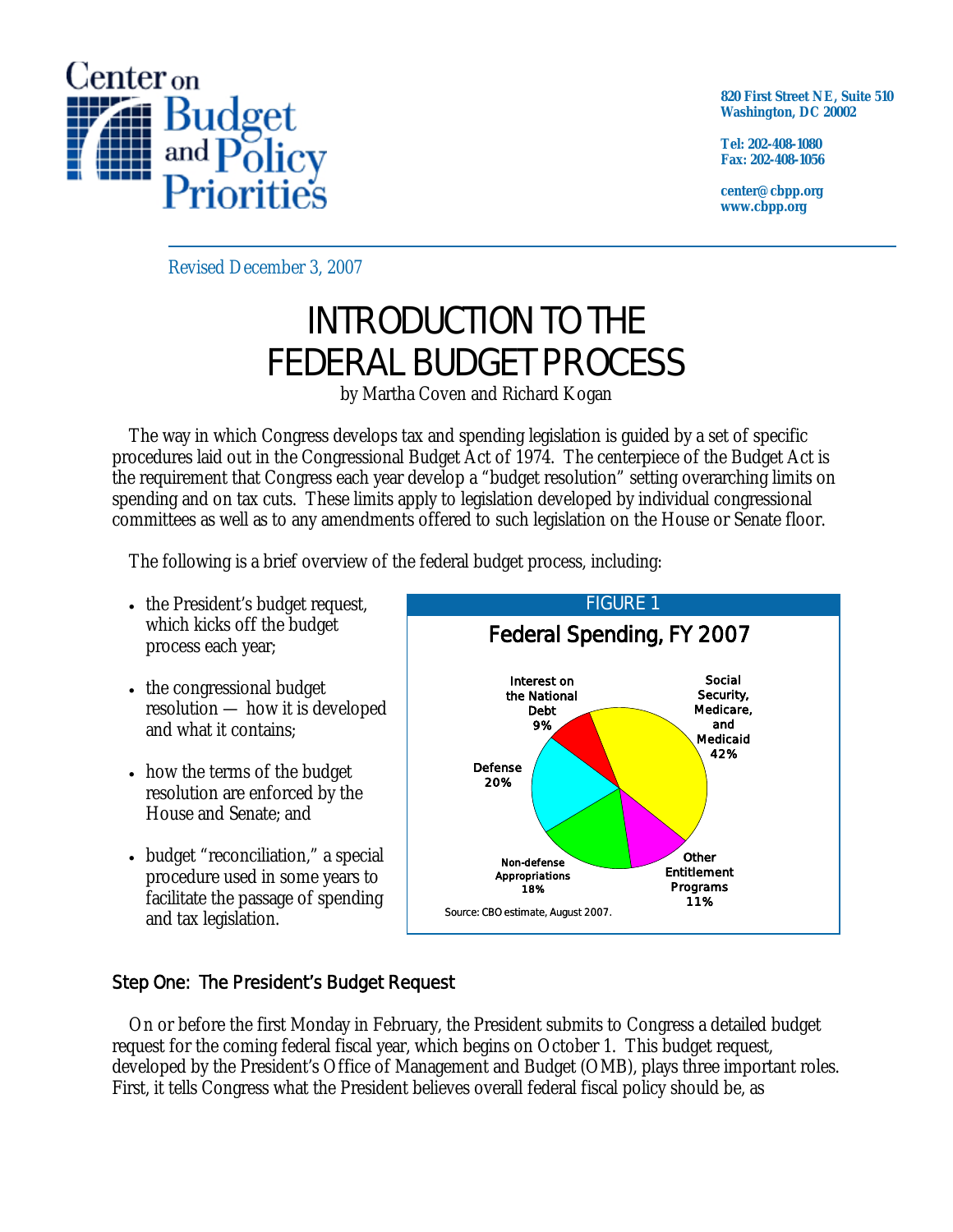established by three main components: (1) how much money the federal government should spend on public purposes; (2) how much it should take in as tax revenues; and (3) how much of a deficit (or surplus) the federal government should run, which is simply the difference between (1) and (2).

Second, the budget request lays out the President's relative priorities for federal programs — how much he believes should be spent on defense, agriculture, education, health, and so on. The President's budget is very specific, and recommends funding levels for individual federal programs or small groups of programs called "budget accounts." The budget typically sketches out fiscal policy and budget priorities not only for the coming year but for the next five years or more. It is also accompanied by historical tables that set out past budget figures.



The third role that the President's budget plays is to signal to Congress what spending and tax policy changes the President recommends. The President does not need to propose legislative change for those parts of the budget that are governed by permanent law if he feels none is necessary. Nearly all of the federal tax code is set in permanent law, and will not expire. Similarly, more than one-half of federal spending — including the three largest entitlement programs (Medicare, Medicaid, and Social Security) — is also permanently enacted. Interest paid on the national debt is also paid automatically, with no need for specific legislation. (There is, however, a separate "debt ceiling" which limits how much the Treasury can borrow. The debt ceiling is periodically raised through separate legislation.)

The one type of spending the President *does* have to ask for each year is:

• **Funding for "discretionary" or "appropriated" programs**, which fall under the jurisdiction of the House and Senate Appropriations Committees. Discretionary programs must have their funding renewed each year in order to continue operating. Almost all defense spending is discretionary, as are the budgets for K-12 education, health research, and housing, to name just a few examples. Altogether, discretionary programs make up about one-third of all federal spending. The President's budget spells out how much funding he recommends for each discretionary program.

The President's budget can also include:

• **Changes to "mandatory" or "entitlement" programs**, such as Social Security, Medicare, Medicaid, and certain other programs (including but not limited to food stamps, federal civilian and military retirement benefits, veterans' disability benefits, and unemployment insurance) that are not controlled by annual appropriations. For example, when the President proposed adding a prescription drug benefit to Medicare, he had to show a corresponding increase in Medicare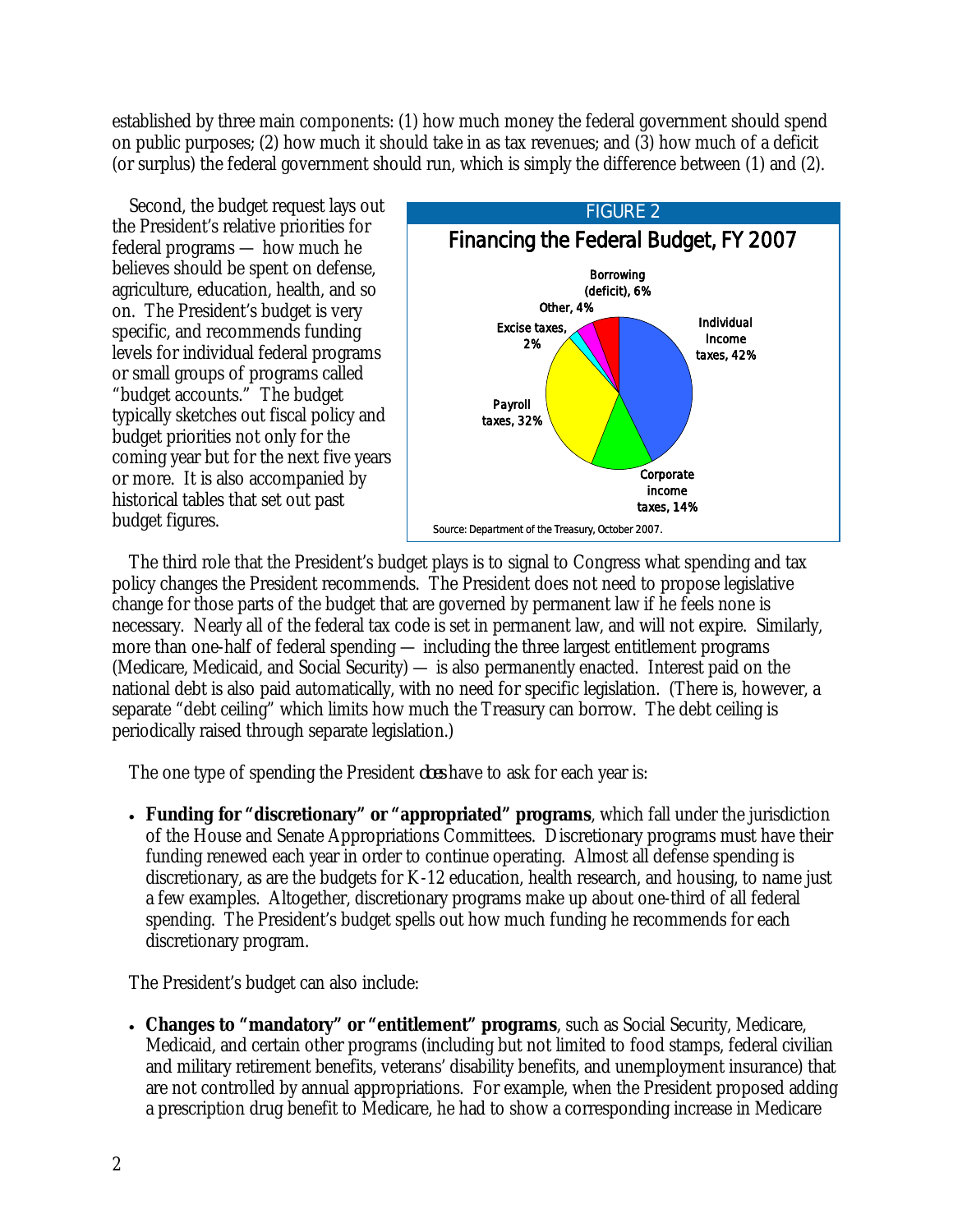costs in his budget, relative to what Medicare would otherwise be projected to cost. Similarly, if the President proposes a reduction in Medicaid payments to states, his budget would show lower Medicaid costs than projected under current law.

• **Changes to the tax code.** Any presidential proposal to increase or decrease taxes should be reflected in a change in the amount of federal revenue that his budget expected to be collected the next year or in future years, relative to what would otherwise be collected.

To summarize, the President's budget must request a specific funding level for appropriated programs and may also request changes in tax and entitlement law.

## Step Two: The Congressional Budget Resolution

After receiving the President's budget request, Congress generally holds hearings to question Administration officials about their requests and then develops its own budget resolution. This work is done by the House and Senate Budget Committees, whose primary function is to draft the budget resolution. Once the committees are done, the budget resolution goes to the House and Senate floor, where it can be amended (by a majority vote).<sup>1</sup> It then goes to a House-Senate conference to resolve any differences, and a conference report is passed by both houses.

The budget resolution is a "concurrent" congressional resolution, not an ordinary bill, and therefore does not go to the President for his signature or veto. It also requires only a majority vote to pass, and is one of the few pieces of legislation that cannot be filibustered in the Senate.

The budget resolution is supposed to be passed by April 15, but it often takes longer. Occasionally, Congress does not pass a budget resolution. If that happens, the previous year's resolution, which is a multi-year plan, stays in effect.

- **What is in the budget resolution?** Unlike the President's budget, which is very detailed, the congressional budget resolution is a very simple document. It consists of a set of numbers stating how much Congress is supposed to spend in each of 19 broad spending categories (known as budget "functions") and how much total revenue the government will collect, for each of the next five or more years. (The Congressional Budget Act requires that the resolution cover a minimum of five years, but Congress sometimes chooses to develop a 10-year budget.) The difference between the two totals — the spending ceiling and the revenue floor represents the deficit (or surplus) expected for each year.
- **How spending is defined: budget authority vs. outlays.** The spending totals in the budget resolution are stated in two different ways: the total amount of "budget authority" that is to be provided, and the estimated level of expenditures, or "outlays." Budget authority is how much money Congress allows a federal agency to commit to spend; outlays are how much money

 $\overline{a}$ 1 For more than 20 years, the House leadership has prevented the budget resolution from being subject to unlimited amendments on the floor. Instead, the Rules Committee — an arm of the leadership whose role is to develop resolutions that set the terms for floor debate — has generally allowed the consideration of only a few "substitute" amendments. These are alternative budgets, typically developed by the minority party or caucuses within the House that have a particular interest in budget policy.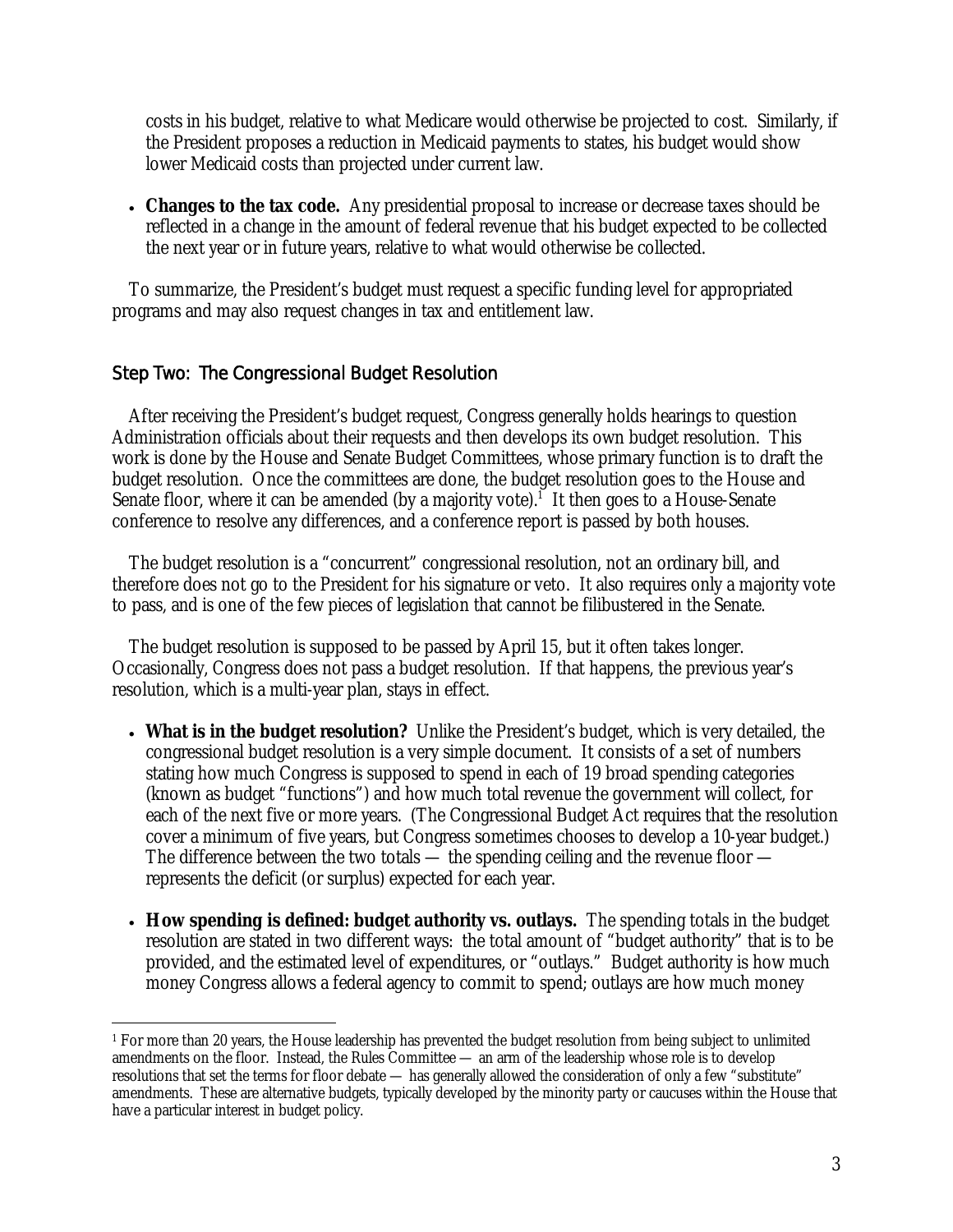actually flows out of the federal treasury in a given year. For example, a bill that appropriated \$50 million for building a bridge would provide \$50 million in budget authority in the same year, but the bill might not result in \$50 million in outlays until the following year, when the bridge actually is built.

Budget authority and outlays thus serve different purposes. Budget authority represents a limit on how much funding Congress will provide, and is generally what Congress focuses on in making most budgetary decisions. Outlays, because they represent actual cash flow, help determine the size of the overall deficit or surplus.

• **How committee spending limits get set: 302(a) allocations.** The report that accompanies the budget resolution includes a table called the "302(a) allocation." This table takes the total spending figures that are laid out by budget function in the budget resolution and distributes these totals by congressional committee. The House and Senate tables are slightly different from one another, since committee jurisdictions vary somewhat between the two chambers.

The Appropriations Committee receives a single 302(a) allocation for all of its programs. It then decides on its own how to divide up this funding among its 12 subcommittees, into what are known as 302(b) sub-allocations. The various committees with jurisdiction over mandatory programs each get an allocation that represents a total dollar ceiling for all of the legislation they produce that year.

The spending totals in the budget resolution do *not* apply to the "authorizing" legislation produced by most congressional committees. Authorizing legislation typically either changes the rules for a federal program or provides a limit on how much money can be appropriated for it. Unless it involves changes to an entitlement program (such as Social Security or Medicare), authorizing legislation does not actually have a budgetary impact. For example, the education committees could produce legislation that authorizes a certain amount to be spent on Title I reading and math programs for disadvantaged children. However, none of that money can be spent until the annual Labor-HHS *appropriations* bill — which includes education spending sets the actual dollar level for Title I funding for the year, which is frequently less than the authorized limit.

Often the report accompanying the budget resolution contains language describing the assumptions behind it, including how much it envisions certain programs being cut or increased. These assumptions generally serve only as guidance to the other committees and are not binding on them. Sometimes, though, the budget resolution includes more complicated devices intended to ensure that particular programs receive a certain amount of funding. For example, the budget resolution could create a "reserve fund" that could be used only for a specific purpose.

The budget resolution can also include temporary or permanent changes to the congressional budget process. For example, the fiscal year 2007 budget resolution contained a provision reinstating the "pay-as-you-go rule" in the Senate (see box on page 5).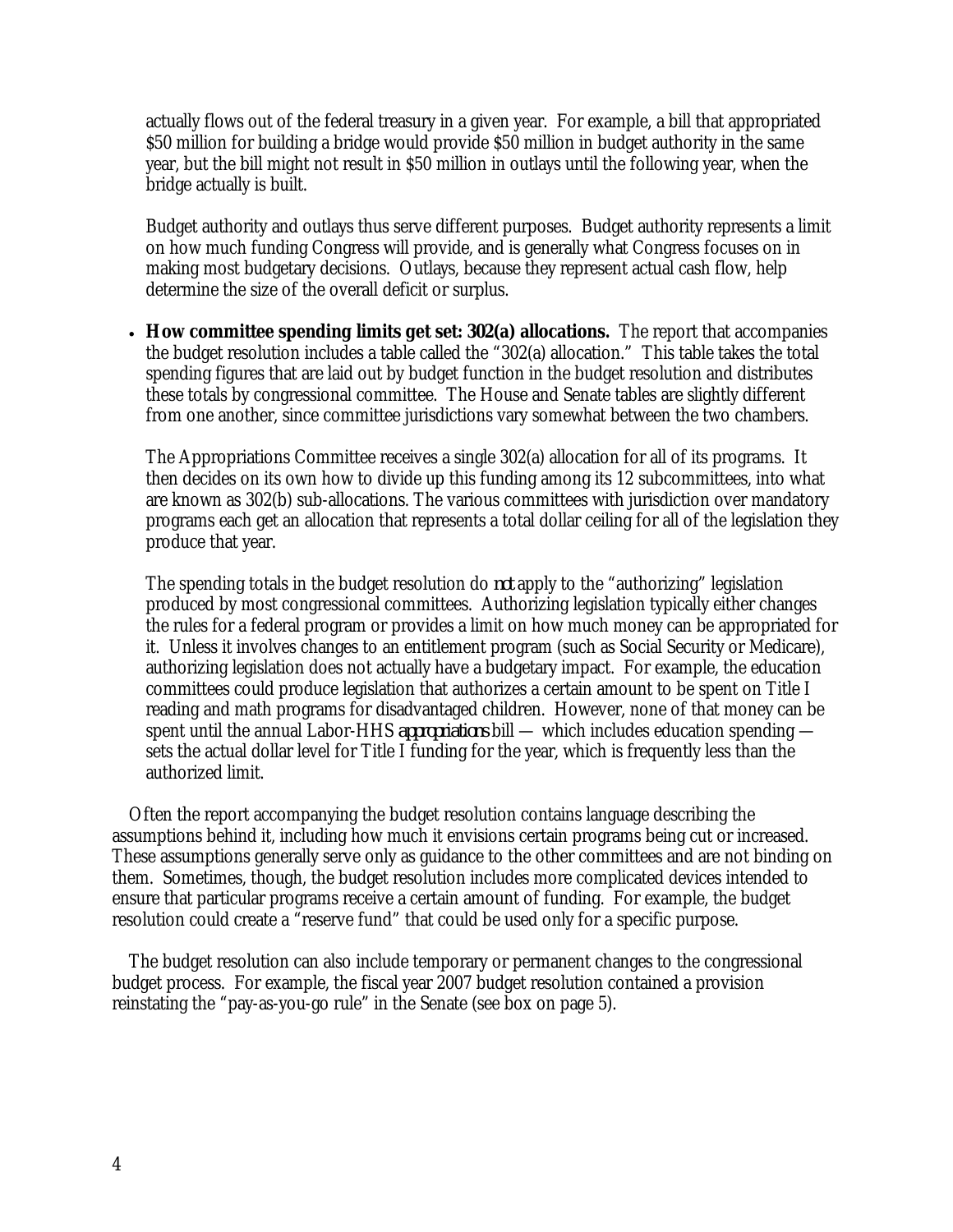#### How Are the Terms of the Budget Resolution Enforced?

The main enforcement mechanism that prevents Congress from passing legislation that violates the terms of the budget resolution is the ability of a single member of the House or the Senate to raise a budget "point of order" on the floor to block such legislation. In some recent years, this point of order has not been particularly important in the House because it can be waived there by a simple majority vote on a resolution developed by the leadership-appointed Rules Committee, which sets the conditions under which each bill will be considered on the floor. However, the budget point of order is very important in the Senate, where any legislation that exceeds a committee's

spending allocation — or cuts taxes below the level allowed in the budget resolution — is vulnerable to a budget point of order on the floor that requires *60 votes* to waive.

Appropriations bills (or amendments to them) must fit within the 302(a) allocation given to the Appropriations Committee as well as the Committee-determined 302(b) sub-allocation for the coming fiscal year. Tax or entitlement bills (or any amendments offered to them) must fit within the budget resolution's spending limit for the relevant committee or the revenue floor, both in the first year *and* over the total multi-year period covered by the budget resolution. The cost of a tax or entitlement bill is determined (or "scored") by the Budget Committees, nearly always by relying on the nonpartisan Congressional Budget Office, which measures it against a budgetary "baseline" that projects entitlement spending or tax receipts under current law.

### The Budget "Reconciliation" **Process**

From time to time, Congress chooses to make use of a special procedure outlined in the Congressional Budget Act known as

#### The "Pay-As-You-Go" or "PAYGO" Rule

Independent of the Congressional Budget Act, the House and Senate each have a rule requiring that all entitlement increases and tax cuts be fully offset. For example, a bill that increased Medicare spending would have to be paid for by cutting somewhere else in Medicare or another entitlement program, by raising revenues, or by a combination of the two. The rule does not apply to discretionary spending, which is limited by the allocations set in the annual budget resolution.

If legislation providing for new tax cuts or entitlement increases is not paid for, the "PAYGO" rule gives any Senator the power to raise a point of order against the bill, which can only be waived by the vote of *60 Senators*. In the House, any Member can raise a point of order, and there is no opportunity to vote to waive the PAYGO requirement — the bill is automatically defeated, unless the leadership-appointed Rules Committee has decided in advance to waive PAYGO as part of the broader measure (referred to as a rule) setting the terms of debate on the bill as a whole and the House has agreed to that rule.

PAYGO is an additional requirement, separate and apart from the terms of the budget resolution. A bill that cuts taxes or increases entitlement spending without an offset would violate the PAYGO rule *even if* the budget resolution had assumed the enactment of tax cuts or entitlement increases and allocated the necessary amounts to the relevant committees. (The PAYGO rule does not directly apply to the budget resolution itself or amendments to it, however.)

In order to satisfy the House and Senate PAYGO rules, a bill must be paid for over the first six years (including the current year), and over the first 11 years (including the current year). The Senate PAYGO rule does not consider the impact of a bill on Social Security and other "off-budget" items, whereas the House PAYGO rule applies to the "unified budget," which includes Social Security.